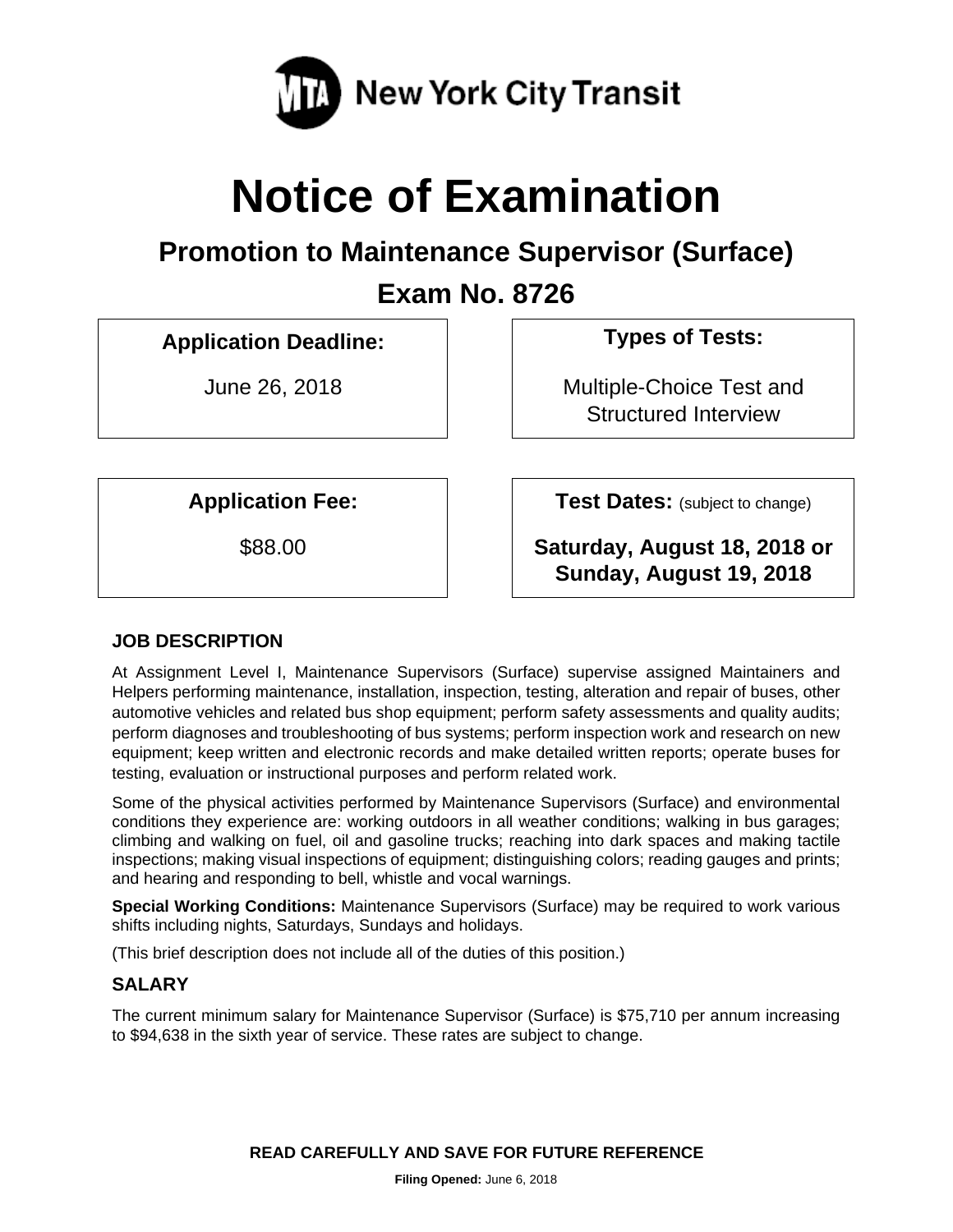## **ELIGIBILITY TO TAKE EXAMINATION**

This examination is open to each employee of MTA New York City Transit who **on the first date of the multiple-choice test:** 

- 1. Is permanently (not provisionally) employed in or appears on a Preferred List (see Note, below) for the title of Bus Maintainer - Group A, Bus Maintainer - Group B, or Mechanical Maintainer - Group C; and
- 2. Is not otherwise ineligible.

(Note: A "Preferred List" is a civil service list which is only for certain former permanent incumbents of the eligible title who have rehiring rights.) This examination is also open to employees who were appointed to an eligible title pursuant to New York State Civil Service Law, section 55-a, and who meet all other eligibility requirements.

You are responsible for determining whether you meet the eligibility requirements for this examination prior to submitting the *Application*. If you do not know if you are eligible check with **your department's Human Resources representative**. You may be given the test before we verify your eligibility. If you are marked "Not Eligible," your application fee will **not** be refunded and you will **not** receive a score.

This examination is **not** open to employees of MaBSTOA or MTA Bus Company, or to employees of MTA agencies other than New York City Transit.

## **REQUIREMENTS TO BE PROMOTED**

**Probationary Period:** At the time of promotion, you must have completed your probationary period in one of the eligible titles indicated in the above "Eligibility to Take Examination" section, and you must be permanently employed in one of those titles or your name must appear on a Preferred List for one of those titles. Additionally, you must have served permanently in an eligible title for at least one year. Time served prior to a break in service of more than one year will not be credited.

**Driver License Requirement:** At the time of promotion, you must have a motor vehicle driver license valid in the State of New York. If you have moving violations, license suspension or an accident record you may be returned to your previous title. You will be promoted subject to the receipt of a Class B Commercial Driver License (CDL), valid in the state of New York, within the probationary period. The CDL may **not** have **any** restrictions which would preclude the performance of the duties of a Maintenance Supervisor (Surface) and must be maintained for the duration of your employment in the title.

**Drug Screening Requirement:** You must pass a drug screening in order to be promoted.

#### **HOW TO SUBMIT AN APPLICATION AND PAY THE APPLICATION FEE**

If you believe you meet the requirements in the "Eligibility to Take Examination" section, submit an application online by the last day of the application period unless you are requesting a Fee Waiver. Applicants who wish to request a Fee Waiver should refer to the "How to Submit an Application When Requesting a Fee Waiver" section below.

**Application Fee:** This fee is generally not refundable. Under special circumstances, you may be entitled to a refund. You should refer to the Department of Citywide Administrative Services ("DCAS") Exam Regulations to determine if you are entitled to a refund prior to requesting a refund. You can refer to the bottom of the last page of the Notice of Examination for instructions on how to obtain a copy of the DCAS Exam Regulations.

(Continued)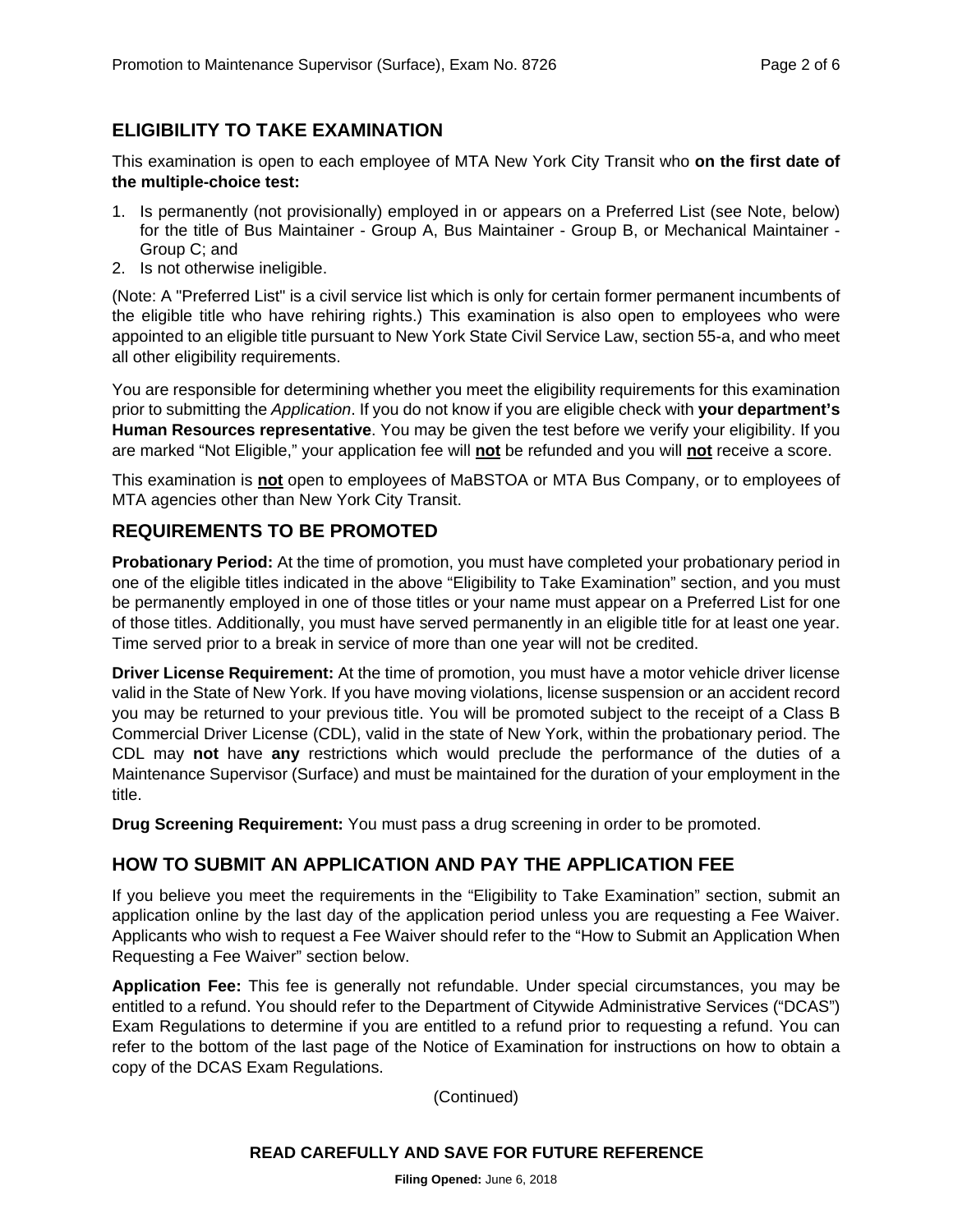## **HOW TO SUBMIT AN APPLICATION AND PAY THE APPLICATION FEE (Continued)**

#### **Online Applications:**

- 1. Apply using the "BSC" employee portal at www.mymta.info by the last day of the *Application*  period.
- 2. You must pay the *Application* fee via payroll deduction. Applicants who request a fee waiver must apply by mail.
- 3. You will be sent a confirmation number after you complete your *Application* and pay the application fee.

Save your confirmation numbers for future reference and proof of filing an *Application.*

Computers with internet access are available on a limited basis at branches of the New York Public Library, the Brooklyn Public Library and the Queens Library to patrons with a valid library card.

## **HOW TO SUBMIT AN APPLICATION WHEN REQUESTING A FEE WAIVER**

Applicants who wish to request a Fee Waiver must obtain an *Application* in person at the MTA New York City Transit Exam Information Center as indicated above and must submit the *Application* by mail to the address in the Correspondence section below **by the last day of the application period**.

MTA New York City Transit will not accept applications in person. Additional information on how to request an application fee waiver is available with the *Application.* 

**MTA New York City Transit Exam Information Center:** Open Monday through Friday, from 9 AM to 3 PM, in the lobby at 180 Livingston Street, Brooklyn, New York. Directions: take the A, C, F or R trains to the Jay Street-Metro Tech Station, or the 2, 3, or the G train to the Hoyt Street Station.

## **ADMISSION LETTER**

An *Admission Letter* will be mailed to you about 10 days before the first date of the multiple-choice test. If you do not receive an *Admission Letter* at least 4 days before this date, you may obtain a duplicate letter at the MTA New York City Transit Exam Information Center (as indicated above). A paper copy of the *Admission Letter* is your ticket for admission to the test.

Employees **must** keep their official mailing address **up to date.** Only the address on file with the MTA Business Service Center will be used to mail correspondence, including the *Admission Letter.*

#### **THE TEST**

The test will consist of two distinct components; a competitive multiple-choice test and a qualifying structured interview. The competitive multiple-choice test will be given on one of the dates that are stated on the first page. The qualifying structured interview will be given at a later date to candidates who have passed the **competitive** multiple-choice test and are deemed to meet the qualification requirements. A score of at least 70% is required to pass each component.

You will be given a competitive multiple-choice test. A score of at least 70% is required to pass the multiple-choice test. Your score on this test will determine 85% of your final score. Your seniority will determine the remaining 15%. You must pass the multiple-choice test to have your seniority credited. Your seniority score will be 70 plus  $\frac{1}{2}$  point for each three months of completed, permanent continuous service with an agency under the jurisdiction of the Commissioner, Department of Citywide Administrative Services in competitive class titles. Your service will be credited through the date of the multiple-choice test, up to a maximum of 15 years. Time served prior to a break in service of more than one year will not be credited.

(Continued)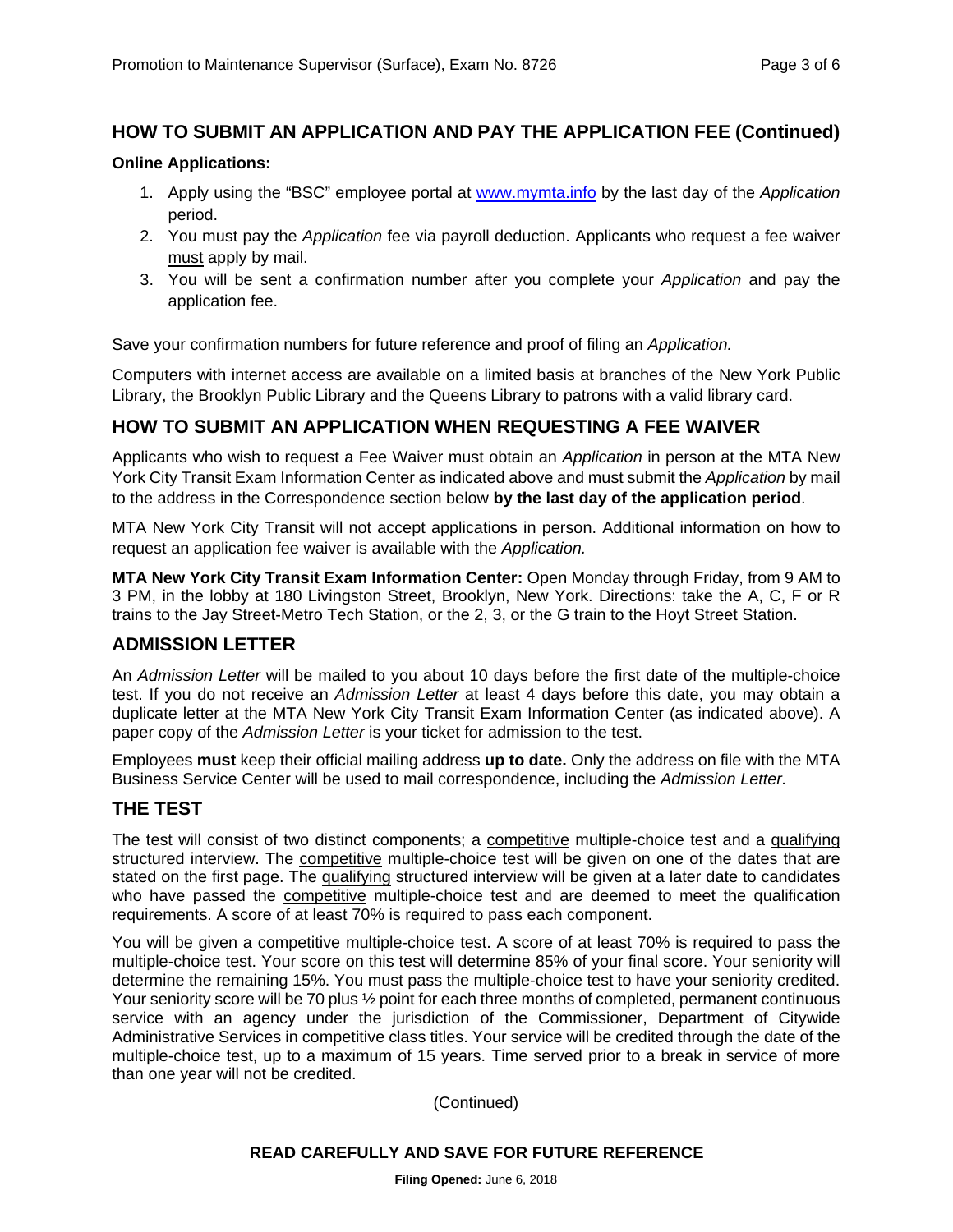## **THE TEST (Continued)**

Veterans' or Disabled Veterans' Credit will be granted only to eligible passing candidates who request that such credit be applied. Veterans' or Disabled Veterans' Credit should be requested at the time of application, but **must** be requested before the date the eligible list is established. Claims for Veterans' or Disabled Veterans' Credit cannot be made once the eligible list is established.

The multiple-choice test may include questions on the installation, troubleshooting, inspection, repair, testing, and maintenance of automotive/bus equipment, including tools and equipment used in automotive/bus maintenance; supervisory methods and practices; the ability to follow rules, regulations, policies and procedures; labor-management practices; safe and efficient work practices and procedures; reading and interpreting technical drawings, wiring diagrams and schematics; and other related areas.

The qualifying structured interview may include questions on the following abilities:

- **Oral Comprehension** Ability to understand spoken English words and sentences
- **Oral Expression** Ability to use English words or sentences in speaking so others will understand
- **Planning and Organizing** Establishing a course of action for self and/or others to accomplish a specific goal; planning proper assignment of personnel and appropriate allocation of resources
- **Delegation** Utilizing subordinates effectively; allocating decision-making and other responsibilities to the appropriate subordinates
- **Management Control** Establishing procedures to monitor and/or regulate processes, tasks, or activities of subordinates and job activities and responsibilities; taking action to monitor the results of delegated assignments or projects
- **Development of Subordinates** Developing the skills and competencies of subordinates through training and developmental activities related to current and future jobs
- **Analysis** Identifying problems, securing relevant information, relating data from different sources and identifying possible causes of problems
- **Judgment** Developing alternative courses of action and making decisions based on logical assumptions that reflect factual information
- **Technical Translation** Demonstrating knowledge of the meaning of technical/professional terminology used on the job

## **TEST ADMINISTRATION GUIDELINES**

**Warning:** You are not permitted to enter the test site with cellular phones, smart watches, beepers, pagers, cameras, portable media players, or other electronic devices. Calculators are permitted: however, they must be hand-held, battery or solar powered numeric only. Calculators with functions other than addition, subtraction, multiplication and division are prohibited. Electronic devices with an alphabetic keyboard or with word processing or data recording capabilities such as planners, organizers, etc. are prohibited. If you use any of these devices in the building at any time before, during or after the test, you may **not** receive your test results, your test score may be nullified, and your application fee will **not** be refunded.

You may not have any other person, including children, present with you while you are being processed for or taking the test and no one may wait for you inside of the test site while you are taking the test.

(Continued)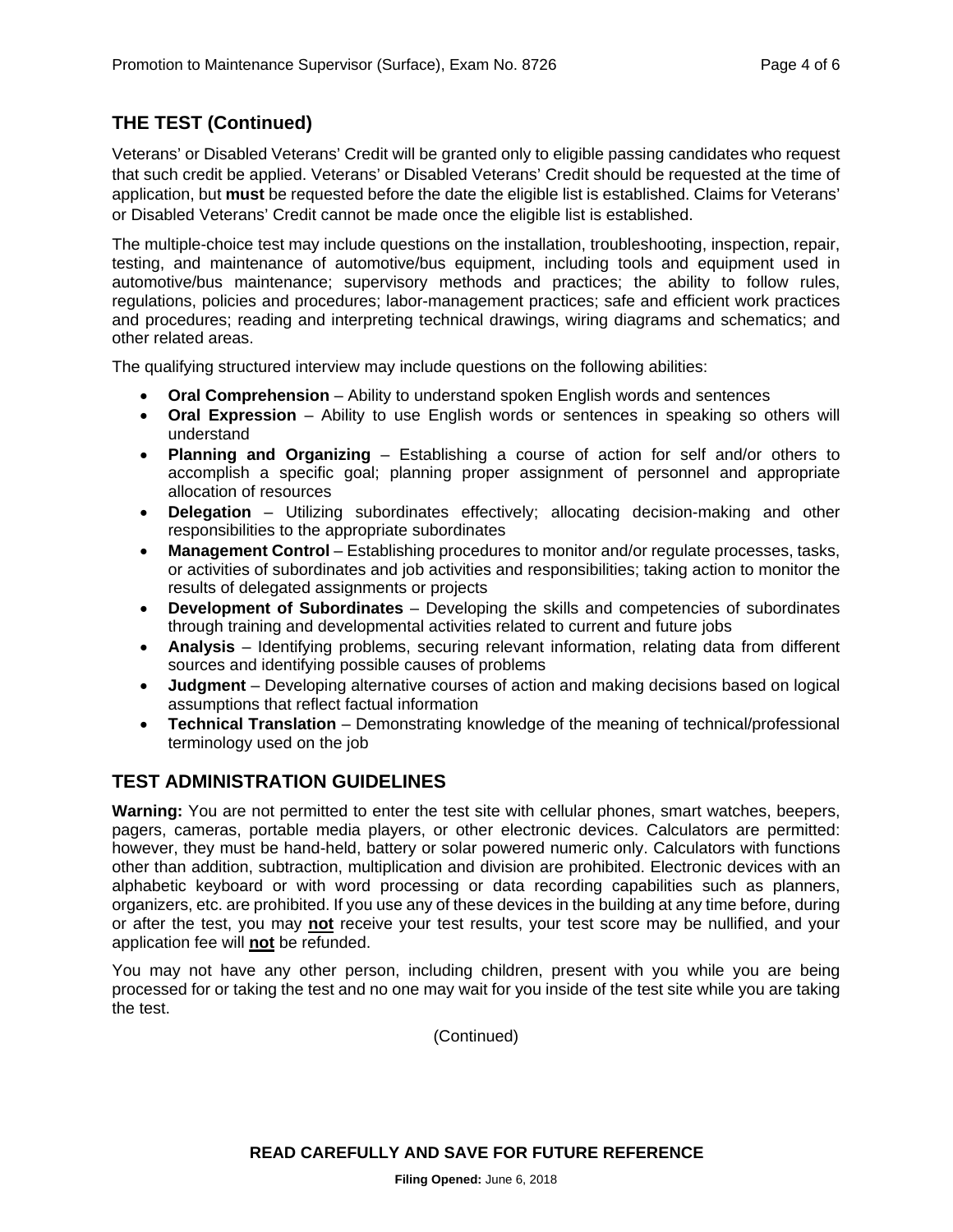## **TEST ADMINISTRATION GUIDELINES (Continued)**

**Leaving:** You must leave the test site once you finish the test. If you leave the test site after being fingerprinted but before finishing the test, you will not be permitted to re-enter. If you disregard this instruction and re-enter the test site, you may not receive your test results, your test score may be nullified, and your application fee will not be refunded.(Continued)

**Proof of Identity:** You must present your MTA employee ID when you arrive to take the test.

## **THE TEST RESULTS**

If you pass the competitive multiple-choice test, the qualifying structured interview, and are marked eligible, your name will be placed in final score order on an eligible list and you will be given a list number. You will be notified by mail of your test results. If you meet all requirements and conditions, you will be considered for promotion when your name is reached on the eligible list.

## **SPECIAL ARRANGEMENTS**

**Late Filing:** Consult with **your department's Human Resources representative** to determine the procedure for filing a late *Application* if you meet one of the following conditions:

- 1. You are absent from work for at least one-half of the application period and are unable to apply for reasons such as vacation, sick leave or military duty; or
- 2. You become eligible after the above application period, but on or before the first date of the multiple-choice test.

**Make-Up Test:** You may apply for a make-up test if you cannot take the multiple-choice or structured interview on the regular test date for any of the following reasons:

- 1. Compulsory attendance before a public body;
- 2. On-the-job injury or illness caused by municipal employment where you are an officer or employee of MTA New York City Transit;
- 3. Absence from the test within one week after the death of a spouse, domestic partner, parent, sibling, child or child of a domestic partner;
- 4. Absence due to ordered military duty;
- 5. A clear error for which MTA New York City Transit is responsible; or
- 6. A temporary disability, pregnancy-related, or child-birth-related condition preventing you from taking the test.

To request a make-up test, mail your request with your documentation of special circumstances to the address found in the "Correspondence Section" below within 60 days of your scheduled test date or make the request within 60 days of restoration to your position after performing military duty.

**Special Test Accommodations:** If you plan to request special testing accommodations due to disability or an alternate test date due to your religious belief, follow the instructions included with your *Application* and mail your request to the address found in the "Correspondence" section below no later than 30 days prior to the scheduled test date.

## **CORRESPONDENCE**

**Change of Contact Information:** It is critical that you keep your employee contact information (telephone number, mailing address and/or email address) current with MTA New York City Transit. You may miss important information about your exam(s) or consideration for promotion, including important information that may require a response by a specified deadline, if we do not have your correct contact information.

(Continued)